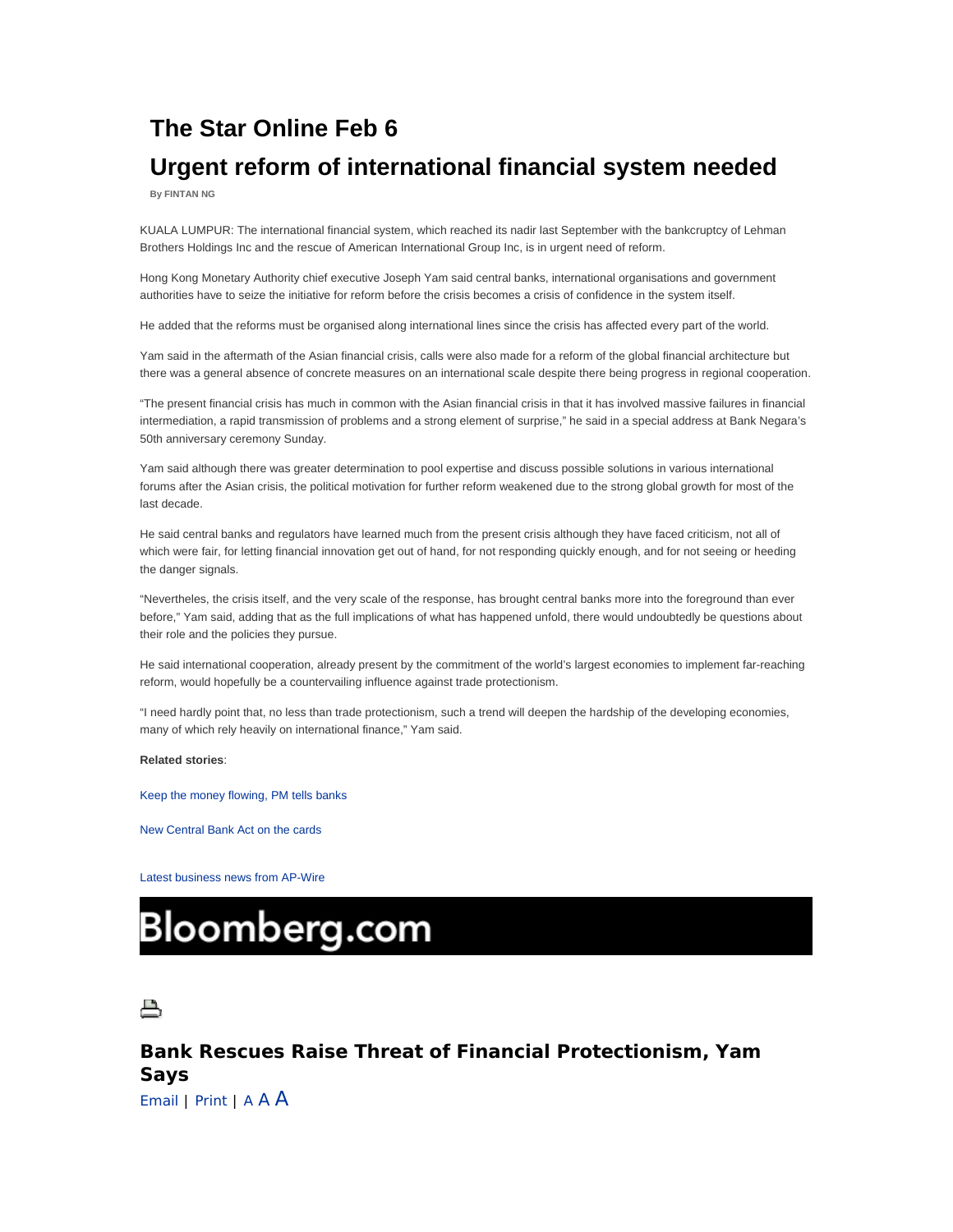By Nipa Piboontanasawat

Feb. 8 (Bloomberg) -- Bank rescues in developed economies may lead to financial protectionism, hurting developing nations, should governments buckle to political pressure, Joseph Yam, chief executive of the Hong Kong Monetary Authority, said today.

Pressure "to include protectionist measures in rescue packages for troubled banking systems in the developed economies" is possible, Yam said in a speech in Kuala Lumpur today. "No less than trade protectionism, such a trend would deepen the hardship of developing economies, many of which rely heavily on international finance."

Officials in the U.S. are preparing to deploy billions of dollars more to help recapitalize banks, after already investing in excess of \$200 billion. International Monetary Fund Managing Director Dominique Strauss-Kahn yesterday urged faster efforts to fix the global banking system as the world economy threatens to grind to a standstill.

European Central Bank Governing Council Member Nout Wellink, also speaking in Malaysia, said today that Europe had "not yet" done enough to fix the banking system. "We are in the process."

Yam's speech was at an event to mark the 50th anniversary of the Malaysian central bank.

The Hong Kong official called for central banks, international organizations and government authorities "to seize the initiative for reform so that the financial crisis does not become a crisis of confidence in the system itself."

'Largely Undamaged'

Asia's financial systems have been "largely undamaged by the first wave of the crisis," he said.

"But the second wave is now upon us, and this second wave may well carry greater risks to emerging markets," Yam said.

In Hong Kong, the HKMA has narrowed the gap between its base rate and the U.S. Federal Funds Target Rate to boost liquidity in the financial system. It also added money into the market by buying U.S. dollars with Hong Kong dollars.

Advanced economies are already in a "depression" and stimulus efforts will only succeed if confidence in banks is restored, the IMF's Strauss-Kahn said at a briefing in Kuala Lumpur yesterday.

The IMF cut last month its world-growth estimate for this year to 0.5 percent, the weakest pace since World War II.

"The worst cannot be ruled out," Strauss-Kahn said yesterday. "There's a lot of downside risk."

The U.S. economy has lost 3.57 million jobs since a recession started in December 2007, its biggest employment slump of any economic contraction in the postwar period, as companies from Macy's Inc. to Caterpillar Inc. cut